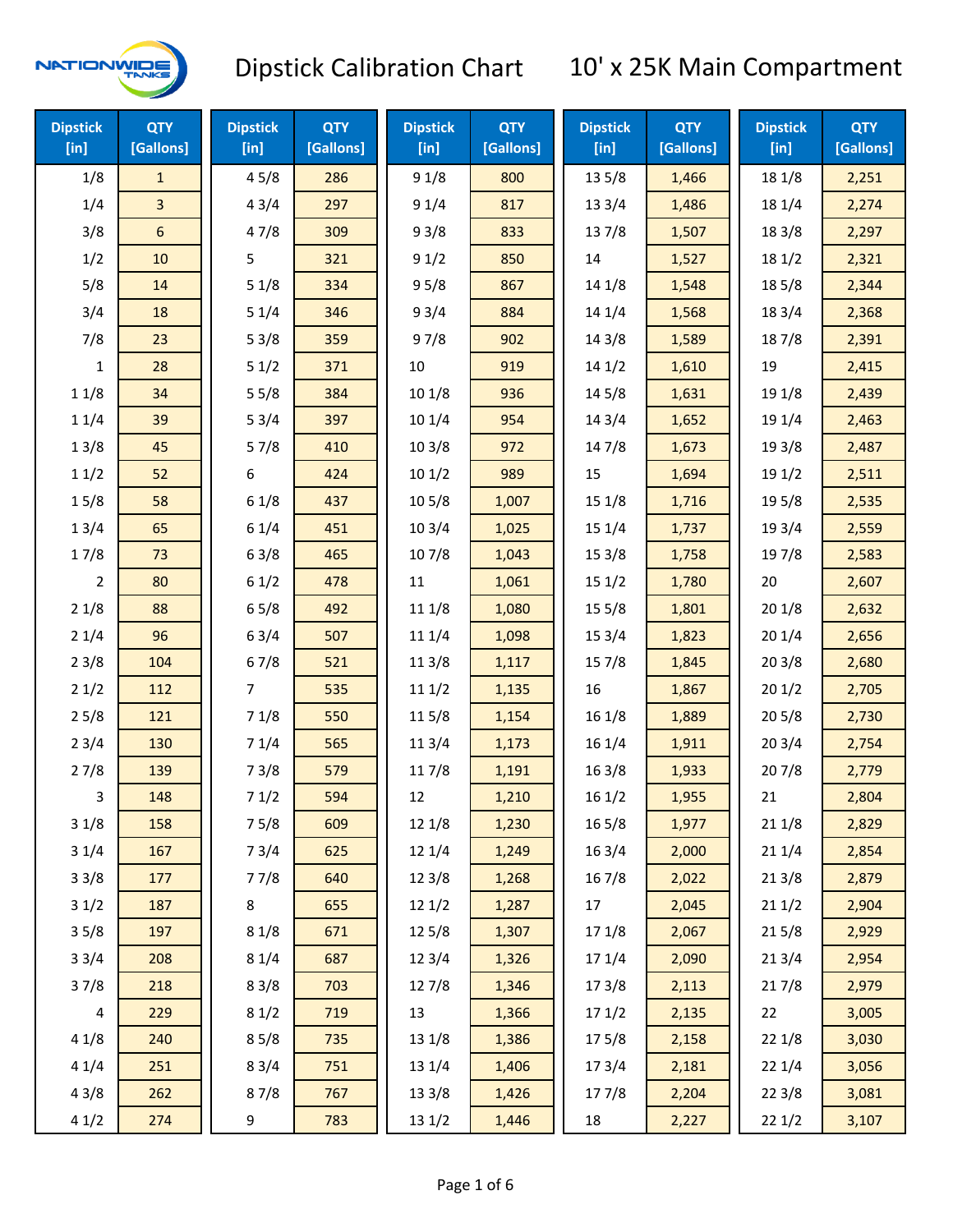

| <b>Dipstick</b><br>$[$ in] | <b>QTY</b><br>[Gallons] | <b>Dipstick</b><br>$[$ in] | <b>QTY</b><br>[Gallons] | <b>Dipstick</b><br>$[$ in] | <b>QTY</b><br>[Gallons] | <b>Dipstick</b><br>[in] | <b>QTY</b><br>[Gallons] | <b>Dipstick</b><br>$[$ in] | <b>QTY</b><br>[Gallons] |
|----------------------------|-------------------------|----------------------------|-------------------------|----------------------------|-------------------------|-------------------------|-------------------------|----------------------------|-------------------------|
| 225/8                      | 3,132                   | 271/8                      | 4,095                   | 315/8                      | 5,126                   | 36 1/8                  | 6,214                   | 40 5/8                     | 7,347                   |
| 223/4                      | 3,158                   | 271/4                      | 4,123                   | 31 3/4                     | 5,156                   | 36 1/4                  | 6,244                   | 40 3/4                     | 7,379                   |
| 227/8                      | 3,184                   | 273/8                      | 4,151                   | 317/8                      | 5,185                   | 363/8                   | 6,275                   | 407/8                      | 7,411                   |
| 23                         | 3,210                   | 271/2                      | 4,179                   | 32                         | 5,215                   | 361/2                   | 6,306                   | 41                         | 7,443                   |
| 231/8                      | 3,236                   | 275/8                      | 4,207                   | 32 1/8                     | 5,245                   | $36\,5/8$               | 6,337                   | 41 1/8                     | 7,475                   |
| 231/4                      | 3,262                   | 273/4                      | 4,235                   | 321/4                      | 5,274                   | 363/4                   | 6,368                   | 41 1/4                     | 7,507                   |
| 233/8                      | 3,288                   | 277/8                      | 4,263                   | 32 3/8                     | 5,304                   | 367/8                   | 6,399                   | 41 3/8                     | 7,540                   |
| 231/2                      | 3,314                   | 28                         | 4,291                   | 321/2                      | 5,334                   | 37                      | 6,431                   | 411/2                      | 7,572                   |
| 235/8                      | 3,340                   | 28 1/8                     | 4,319                   | 325/8                      | 5,363                   | 37 1/8                  | 6,462                   | 41 5/8                     | 7,604                   |
| 233/4                      | 3,366                   | 28 1/4                     | 4,347                   | 32 3/4                     | 5,393                   | 37 1/4                  | 6,493                   | 41 3/4                     | 7,636                   |
| 237/8                      | 3,392                   | 28 3/8                     | 4,376                   | 327/8                      | 5,423                   | 373/8                   | 6,524                   | 417/8                      | 7,669                   |
| 24                         | 3,419                   | 281/2                      | 4,404                   | 33                         | 5,453                   | 371/2                   | 6,555                   | 42                         | 7,701                   |
| 24 1/8                     | 3,445                   | 28 5/8                     | 4,432                   | 33 1/8                     | 5,483                   | 375/8                   | 6,587                   | 42 1/8                     | 7,733                   |
| 241/4                      | 3,472                   | 28 3/4                     | 4,461                   | 33 1/4                     | 5,513                   | 373/4                   | 6,618                   | 42 1/4                     | 7,766                   |
| 243/8                      | 3,498                   | 287/8                      | 4,489                   | 33 3/8                     | 5,543                   | 377/8                   | 6,649                   | 42 3/8                     | 7,798                   |
| 241/2                      | 3,525                   | 29                         | 4,517                   | 331/2                      | 5,573                   | 38                      | 6,681                   | 421/2                      | 7,830                   |
| 245/8                      | 3,551                   | 29 1/8                     | 4,546                   | 33 5/8                     | 5,603                   | 38 1/8                  | 6,712                   | 42 5/8                     | 7,863                   |
| 243/4                      | 3,578                   | 29 1/4                     | 4,575                   | 33 3/4                     | 5,633                   | 38 1/4                  | 6,744                   | 42 3/4                     | 7,895                   |
| 24 7/8                     | 3,605                   | 29 3/8                     | 4,603                   | 337/8                      | 5,664                   | 38 3/8                  | 6,775                   | 42 7/8                     | 7,928                   |
| 25                         | 3,631                   | 29 1/2                     | 4,632                   | 34                         | 5,694                   | 38 1/2                  | 6,807                   | 43                         | 7,960                   |
| 251/8                      | 3,658                   | 29 5/8                     | 4,661                   | 34 1/8                     | 5,724                   | 38 5/8                  | 6,838                   | 43 1/8                     | 7,993                   |
| 251/4                      | 3,685                   | 29 3/4                     | 4,689                   | 34 1/4                     | 5,754                   | 38 3/4                  | 6,870                   | 43 1/4                     | 8,025                   |
| 253/8                      | 3,712                   | 297/8                      | 4,718                   | 34 3/8                     | 5,785                   | 387/8                   | 6,901                   | 43 3/8                     | 8,058                   |
| 251/2                      | 3,739                   | 30                         | 4,747                   | 34 1/2                     | 5,815                   | 39                      | 6,933                   | 43 1/2                     | 8,091                   |
| 255/8                      | 3,766                   | 30 1/8                     | 4,776                   | 34 5/8                     | 5,846                   | 39 1/8                  | 6,965                   | 43 5/8                     | 8,123                   |
| 253/4                      | 3,793                   | 30 1/4                     | 4,805                   | 34 3/4                     | 5,876                   | 39 1/4                  | 6,996                   | 43 3/4                     | 8,156                   |
| 257/8                      | 3,821                   | 30 3/8                     | 4,834                   | 347/8                      | 5,906                   | 39 3/8                  | 7,028                   | 437/8                      | 8,189                   |
| 26                         | 3,848                   | 30 1/2                     | 4,863                   | 35                         | 5,937                   | 39 1/2                  | 7,060                   | 44                         | 8,221                   |
| 26 1/8                     | 3,875                   | 30 5/8                     | 4,892                   | 35 1/8                     | 5,968                   | 39 5/8                  | 7,092                   | 44 1/8                     | 8,254                   |
| 261/4                      | 3,903                   | 30 3/4                     | 4,921                   | 35 1/4                     | 5,998                   | 39 3/4                  | 7,123                   | 44 1/4                     | 8,287                   |
| 26 3/8                     | 3,930                   | 307/8                      | 4,950                   | 35 3/8                     | 6,029                   | 397/8                   | 7,155                   | 44 3/8                     | 8,320                   |
| 261/2                      | 3,957                   | 31                         | 4,980                   | 35 1/2                     | 6,060                   | 40                      | 7,187                   | 44 1/2                     | 8,352                   |
| 265/8                      | 3,985                   | 31 1/8                     | 5,009                   | 35 5/8                     | 6,090                   | 40 1/8                  | 7,219                   | 44 5/8                     | 8,385                   |
| 263/4                      | 4,012                   | 31 1/4                     | 5,038                   | 35 3/4                     | 6,121                   | 40 1/4                  | 7,251                   | 44 3/4                     | 8,418                   |
| 267/8                      | 4,040                   | 31 3/8                     | 5,067                   | 357/8                      | 6,152                   | 40 3/8                  | 7,283                   | 447/8                      | 8,451                   |
| 27                         | 4,068                   | 31 1/2                     | 5,097                   | 36                         | 6,183                   | 40 1/2                  | 7,315                   | 45                         | 8,484                   |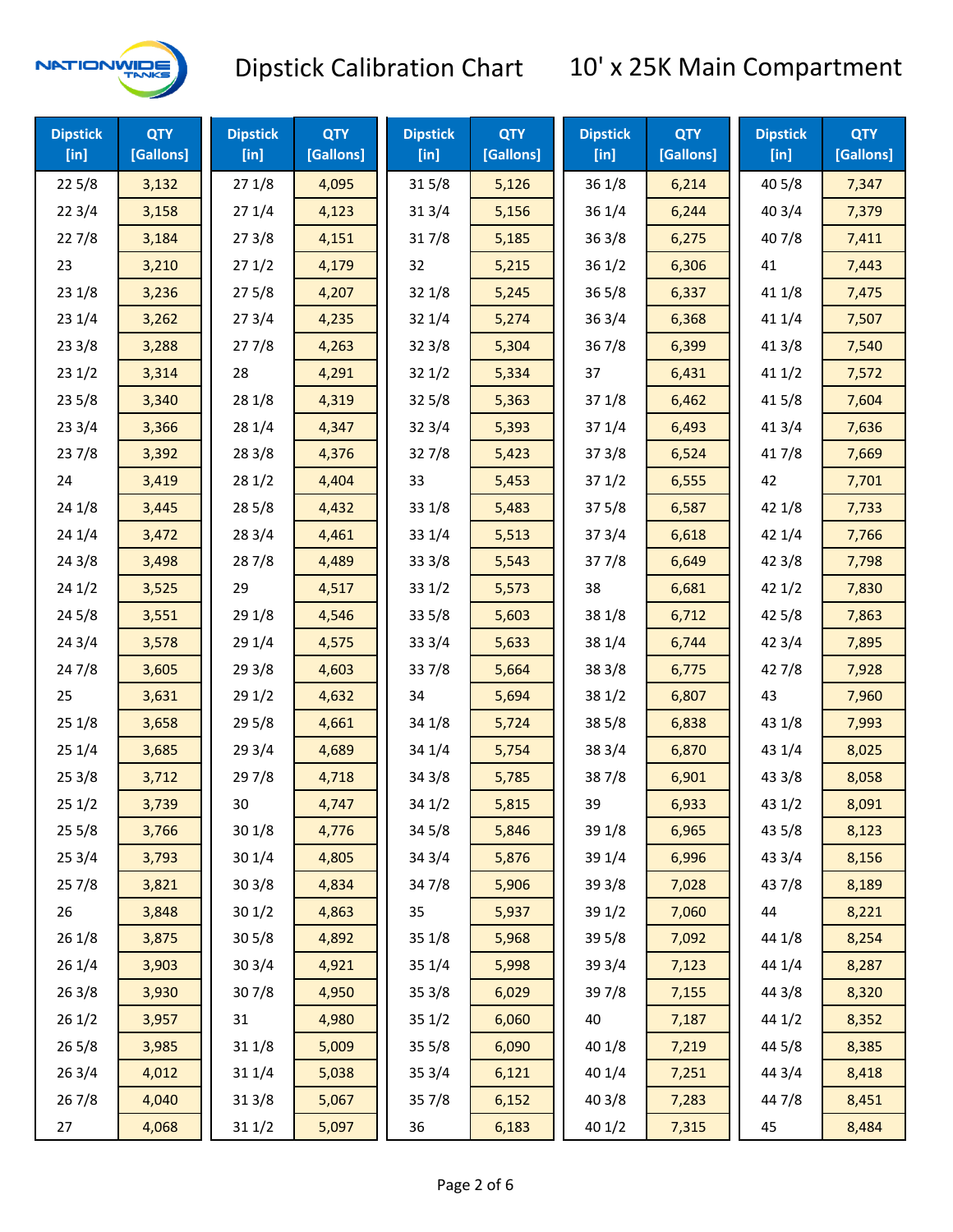

| <b>Dipstick</b><br>$[$ in] | <b>QTY</b><br>[Gallons] | <b>Dipstick</b><br>$[$ in] | <b>QTY</b><br>[Gallons] | <b>Dipstick</b><br>$[$ in] | <b>QTY</b><br>[Gallons] | <b>Dipstick</b><br>$[$ in] | <b>QTY</b><br>[Gallons] | <b>Dipstick</b><br>[in] | <b>QTY</b><br>[Gallons] |
|----------------------------|-------------------------|----------------------------|-------------------------|----------------------------|-------------------------|----------------------------|-------------------------|-------------------------|-------------------------|
| 45 1/8                     | 8,517                   | 49 5/8                     | 9,714                   | 54 1/8                     | 10,931                  | 58 5/8                     | 12,158                  | 63 1/8                  | 13,388                  |
| 45 1/4                     | 8,550                   | 49 3/4                     | 9,748                   | 54 1/4                     | 10,965                  | 58 3/4                     | 12,192                  | 63 1/4                  | 13,422                  |
| 45 3/8                     | 8,583                   | 49 7/8                     | 9,781                   | 54 3/8                     | 10,999                  | 587/8                      | 12,226                  | 63 3/8                  | 13,456                  |
| 451/2                      | 8,616                   | 50                         | 9,815                   | 54 1/2                     | 11,033                  | 59                         | 12,260                  | 63 1/2                  | 13,490                  |
| 45 5/8                     | 8,649                   | 50 1/8                     | 9,849                   | 54 5/8                     | 11,067                  | 59 1/8                     | 12,295                  | 63 5/8                  | 13,524                  |
| 45 3/4                     | 8,682                   | 50 1/4                     | 9,882                   | 54 3/4                     | 11,101                  | 59 1/4                     | 12,329                  | 63 3/4                  | 13,558                  |
| 45 7/8                     | 8,715                   | 503/8                      | 9,916                   | 54 7/8                     | 11,135                  | 59 3/8                     | 12,363                  | 637/8                   | 13,592                  |
| 46                         | 8,748                   | 501/2                      | 9,949                   | 55                         | 11,169                  | 59 1/2                     | 12,397                  | 64                      | 13,626                  |
| 46 1/8                     | 8,781                   | 505/8                      | 9,983                   | 55 1/8                     | 11,203                  | 59 5/8                     | 12,431                  | 64 1/8                  | 13,660                  |
| 46 1/4                     | 8,814                   | 50 3/4                     | 10,017                  | 55 1/4                     | 11,237                  | 59 3/4                     | 12,465                  | 64 1/4                  | 13,694                  |
| 463/8                      | 8,847                   | 507/8                      | 10,051                  | 55 3/8                     | 11,271                  | 597/8                      | 12,500                  | 64 3/8                  | 13,729                  |
| 46 1/2                     | 8,880                   | 51                         | 10,084                  | 55 1/2                     | 11,305                  | 60                         | 12,534                  | 64 1/2                  | 13,763                  |
| 46 5/8                     | 8,913                   | 51 1/8                     | 10,118                  | 55 5/8                     | 11,339                  | 60 1/8                     | 12,568                  | 64 5/8                  | 13,797                  |
| 46 3/4                     | 8,946                   | 51 1/4                     | 10,152                  | 55 3/4                     | 11,373                  | 60 1/4                     | 12,602                  | 64 3/4                  | 13,831                  |
| 46 7/8                     | 8,980                   | 513/8                      | 10,185                  | 55 7/8                     | 11,407                  | 603/8                      | 12,636                  | 647/8                   | 13,865                  |
| 47                         | 9,013                   | 511/2                      | 10,219                  | 56                         | 11,441                  | 601/2                      | 12,670                  | 65                      | 13,899                  |
| 47 1/8                     | 9,046                   | 515/8                      | 10,253                  | 56 1/8                     | 11,475                  | 60 5/8                     | 12,705                  | 65 1/8                  | 13,933                  |
| 47 1/4                     | 9,079                   | 51 3/4                     | 10,287                  | 56 1/4                     | 11,509                  | 60 3/4                     | 12,739                  | 65 1/4                  | 13,967                  |
| 47 3/8                     | 9,113                   | 517/8                      | 10,321                  | 56 3/8                     | 11,543                  | 607/8                      | 12,773                  | 65 3/8                  | 14,001                  |
| 471/2                      | 9,146                   | 52                         | 10,354                  | 56 1/2                     | 11,578                  | 61                         | 12,807                  | 65 1/2                  | 14,035                  |
| 475/8                      | 9,179                   | 52 1/8                     | 10,388                  | 56 5/8                     | 11,612                  | 61 1/8                     | 12,841                  | 65 5/8                  | 14,069                  |
| 47 3/4                     | 9,212                   | 52 1/4                     | 10,422                  | 56 3/4                     | 11,646                  | 61 1/4                     | 12,875                  | 65 3/4                  | 14,103                  |
| 47 7/8                     | 9,246                   | 52 3/8                     | 10,456                  | 567/8                      | 11,680                  | 61 3/8                     | 12,910                  | 65 7/8                  | 14,137                  |
| 48                         | 9,279                   | 521/2                      | 10,490                  | 57                         | 11,714                  | 61 1/2                     | 12,944                  | 66                      | 14,171                  |
| 48 1/8                     | 9,312                   | 52 5/8                     | 10,524                  | 57 1/8                     | 11,748                  | 615/8                      | 12,978                  | 66 1/8                  | 14,205                  |
| 48 1/4                     | 9,346                   | 523/4                      | 10,557                  | 57 1/4                     | 11,782                  | 61 3/4                     | 13,012                  | 66 1/4                  | 14,239                  |
| 48 3/8                     | 9,379                   | 527/8                      | 10,591                  | 57 3/8                     | 11,816                  | 617/8                      | 13,046                  | 66 3/8                  | 14,273                  |
| 48 1/2                     | 9,413                   | 53                         | 10,625                  | 571/2                      | 11,851                  | 62                         | 13,080                  | 66 1/2                  | 14,307                  |
| 48 5/8                     | 9,446                   | 53 1/8                     | 10,659                  | 57 5/8                     | 11,885                  | 62 1/8                     | 13,115                  | 66 5/8                  | 14,341                  |
| 48 3/4                     | 9,480                   | 53 1/4                     | 10,693                  | 573/4                      | 11,919                  | 62 1/4                     | 13,149                  | 66 3/4                  | 14,374                  |
| 487/8                      | 9,513                   | 53 3/8                     | 10,727                  | 577/8                      | 11,953                  | 62 3/8                     | 13,183                  | 667/8                   | 14,408                  |
| 49                         | 9,547                   | 53 1/2                     | 10,761                  | 58                         | 11,987                  | 62 1/2                     | 13,217                  | 67                      | 14,442                  |
| 49 1/8                     | 9,580                   | 53 5/8                     | 10,795                  | 58 1/8                     | 12,021                  | 62 5/8                     | 13,251                  | 671/8                   | 14,476                  |
| 49 1/4                     | 9,614                   | 53 3/4                     | 10,829                  | 58 1/4                     | 12,055                  | 62 3/4                     | 13,285                  | 67 1/4                  | 14,510                  |
| 49 3/8                     | 9,647                   | 537/8                      | 10,863                  | 58 3/8                     | 12,090                  | 627/8                      | 13,319                  | 673/8                   | 14,544                  |
| 49 1/2                     | 9,681                   | 54                         | 10,897                  | 58 1/2                     | 12,124                  | 63                         | 13,353                  | 67 1/2                  | 14,578                  |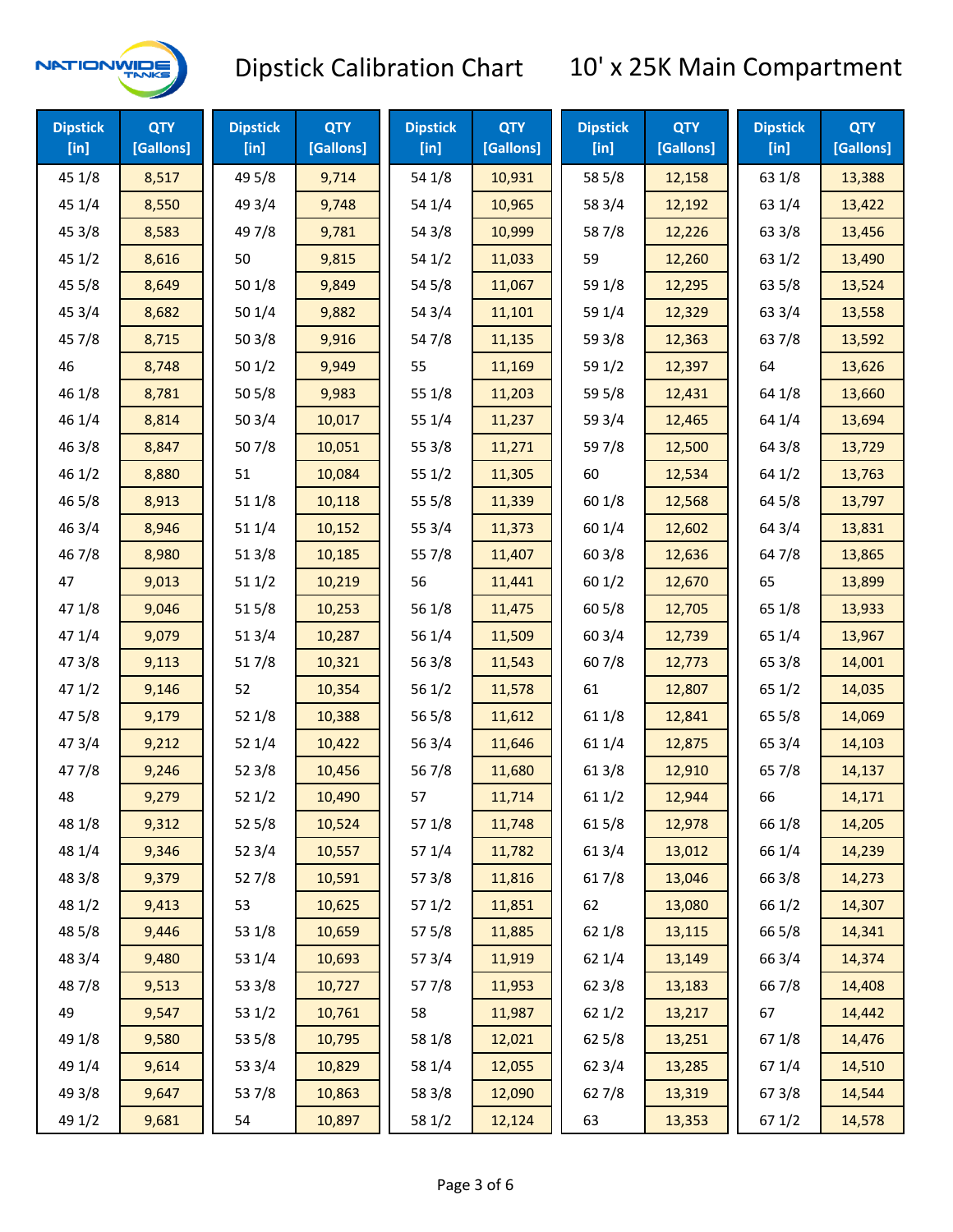

| <b>Dipstick</b><br>$[$ in] | <b>QTY</b><br>[Gallons] | <b>Dipstick</b><br>$[$ in] | <b>QTY</b><br>[Gallons] | <b>Dipstick</b><br>$[$ in] | <b>QTY</b><br>[Gallons] | <b>Dipstick</b><br>$[$ in] | <b>QTY</b><br>[Gallons] | <b>Dipstick</b><br>[in] | <b>QTY</b><br>[Gallons] |
|----------------------------|-------------------------|----------------------------|-------------------------|----------------------------|-------------------------|----------------------------|-------------------------|-------------------------|-------------------------|
| 67 5/8                     | 14,612                  | 72 1/8                     | 15,822                  | 765/8                      | 17,009                  | 81 1/8                     | 18,166                  | 85 5/8                  | 19,283                  |
| 67 3/4                     | 14,645                  | 72 1/4                     | 15,855                  | 763/4                      | 17,042                  | 81 1/4                     | 18,198                  | 85 3/4                  | 19,313                  |
| 677/8                      | 14,679                  | 72 3/8                     | 15,888                  | 767/8                      | 17,075                  | 81 3/8                     | 18,229                  | 857/8                   | 19,343                  |
| 68                         | 14,713                  | 721/2                      | 15,922                  | 77                         | 17,107                  | 81 1/2                     | 18,261                  | 86                      | 19,374                  |
| 68 1/8                     | 14,747                  | 725/8                      | 15,955                  | 77 1/8                     | 17,140                  | 815/8                      | 18,292                  | 86 1/8                  | 19,404                  |
| 68 1/4                     | 14,781                  | 72 3/4                     | 15,988                  | 77 1/4                     | 17,172                  | 813/4                      | 18,324                  | 86 1/4                  | 19,434                  |
| 68 3/8                     | 14,814                  | 727/8                      | 16,021                  | 77 3/8                     | 17,205                  | 817/8                      | 18,355                  | 86 3/8                  | 19,464                  |
| 68 1/2                     | 14,848                  | 73                         | 16,055                  | 771/2                      | 17,237                  | 82                         | 18,387                  | 86 1/2                  | 19,494                  |
| 68 5/8                     | 14,882                  | 73 1/8                     | 16,088                  | 775/8                      | 17,270                  | 82 1/8                     | 18,418                  | 86 5/8                  | 19,524                  |
| 68 3/4                     | 14,916                  | 73 1/4                     | 16,121                  | 773/4                      | 17,302                  | 82 1/4                     | 18,449                  | 86 3/4                  | 19,554                  |
| 687/8                      | 14,949                  | 73 3/8                     | 16,154                  | 777/8                      | 17,334                  | 82 3/8                     | 18,481                  | 867/8                   | 19,584                  |
| 69                         | 14,983                  | 73 1/2                     | 16,187                  | 78                         | 17,367                  | 821/2                      | 18,512                  | 87                      | 19,614                  |
| 69 1/8                     | 15,017                  | 73 5/8                     | 16,221                  | 78 1/8                     | 17,399                  | 825/8                      | 18,543                  | 871/8                   | 19,644                  |
| 69 1/4                     | 15,051                  | 73 3/4                     | 16,254                  | 78 1/4                     | 17,431                  | 82 3/4                     | 18,575                  | 871/4                   | 19,674                  |
| 69 3/8                     | 15,084                  | 737/8                      | 16,287                  | 78 3/8                     | 17,463                  | 827/8                      | 18,606                  | 87 3/8                  | 19,704                  |
| 69 1/2                     | 15,118                  | 74                         | 16,320                  | 78 1/2                     | 17,496                  | 83                         | 18,637                  | 871/2                   | 19,734                  |
| 69 5/8                     | 15,152                  | 74 1/8                     | 16,353                  | 78 5/8                     | 17,528                  | 83 1/8                     | 18,668                  | 875/8                   | 19,764                  |
| 69 3/4                     | 15,185                  | 74 1/4                     | 16,386                  | 78 3/4                     | 17,560                  | 83 1/4                     | 18,699                  | 87 3/4                  | 19,793                  |
| 697/8                      | 15,219                  | 74 3/8                     | 16,419                  | 787/8                      | 17,592                  | 83 3/8                     | 18,730                  | 877/8                   | 19,823                  |
| 70                         | 15,253                  | 74 1/2                     | 16,452                  | 79                         | 17,624                  | 83 1/2                     | 18,761                  | 88                      | 19,853                  |
| 70 1/8                     | 15,286                  | 74 5/8                     | 16,485                  | 79 1/8                     | 17,657                  | 83 5/8                     | 18,792                  | 88 1/8                  | 19,882                  |
| 70 1/4                     | 15,320                  | 74 3/4                     | 16,518                  | 79 1/4                     | 17,689                  | 83 3/4                     | 18,823                  | 88 1/4                  | 19,912                  |
| 70 3/8                     | 15,353                  | 747/8                      | 16,551                  | 79 3/8                     | 17,721                  | 837/8                      | 18,854                  | 88 3/8                  | 19,941                  |
| 70 1/2                     | 15,387                  | 75                         | 16,584                  | 79 1/2                     | 17,753                  | 84                         | 18,885                  | 88 1/2                  | 19,971                  |
| 70 5/8                     | 15,420                  | 75 1/8                     | 16,617                  | 79 5/8                     | 17,785                  | 84 1/8                     | 18,916                  | 88 5/8                  | 20,000                  |
| 70 3/4                     | 15,454                  | 75 1/4                     | 16,649                  | 79 3/4                     | 17,817                  | 84 1/4                     | 18,946                  | 88 3/4                  | 20,029                  |
| 70 7/8                     | 15,487                  | 75 3/8                     | 16,682                  | 79 7/8                     | 17,849                  | 84 3/8                     | 18,977                  | 887/8                   | 20,059                  |
| 71                         | 15,521                  | 75 1/2                     | 16,715                  | $80\,$                     | 17,880                  | 84 1/2                     | 19,008                  | 89                      | 20,088                  |
| 71 1/8                     | 15,554                  | 75 5/8                     | 16,748                  | 80 1/8                     | 17,912                  | 84 5/8                     | 19,039                  | 89 1/8                  | 20,117                  |
| 711/4                      | 15,588                  | 75 3/4                     | 16,781                  | 80 1/4                     | 17,944                  | 84 3/4                     | 19,069                  | 89 1/4                  | 20,146                  |
| 713/8                      | 15,621                  | 75 7/8                     | 16,813                  | 803/8                      | 17,976                  | 847/8                      | 19,100                  | 89 3/8                  | 20,175                  |
| 71 1/2                     | 15,655                  | 76                         | 16,846                  | 80 1/2                     | 18,008                  | 85                         | 19,130                  | 89 1/2                  | 20,205                  |
| 715/8                      | 15,688                  | 76 1/8                     | 16,879                  | 80 5/8                     | 18,039                  | 85 1/8                     | 19,161                  | 89 5/8                  | 20,234                  |
| 713/4                      | 15,722                  | 76 1/4                     | 16,912                  | 80 3/4                     | 18,071                  | 85 1/4                     | 19,191                  | 89 3/4                  | 20,263                  |
| 717/8                      | 15,755                  | 763/8                      | 16,944                  | 807/8                      | 18,103                  | 85 3/8                     | 19,222                  | 897/8                   | 20,292                  |
| 72                         | 15,788                  | 76 1/2                     | 16,977                  | 81                         | 18,135                  | 85 1/2                     | 19,252                  | 90                      | 20,320                  |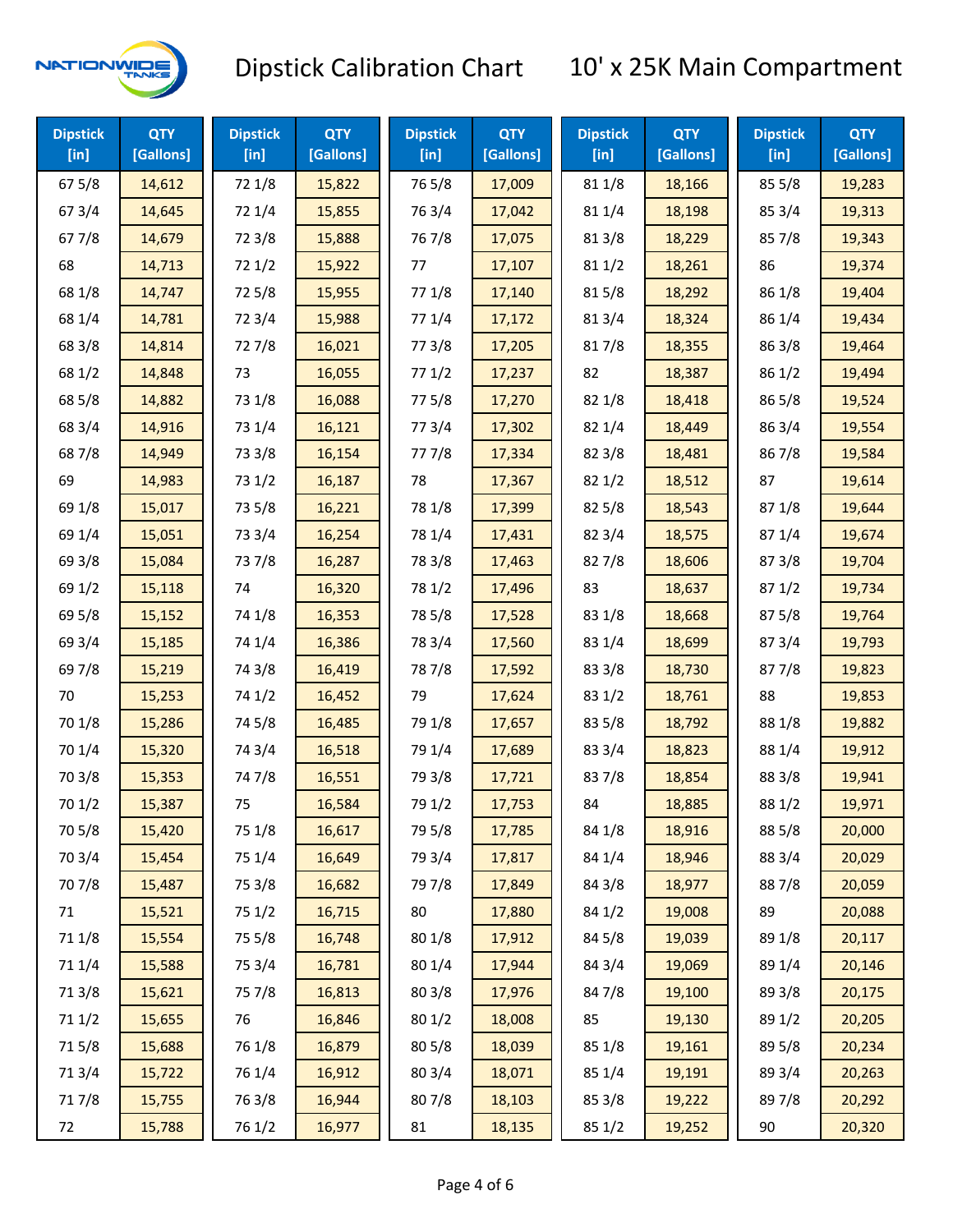

| <b>Dipstick</b><br>[in] | <b>QTY</b><br>[Gallons] | <b>Dipstick</b><br>[in] | <b>QTY</b><br>[Gallons] | <b>Dipstick</b><br>$[$ in] | <b>QTY</b><br>[Gallons] | <b>Dipstick</b><br>[in] | <b>QTY</b><br>[Gallons] | <b>Dipstick</b><br>[in] | <b>QTY</b><br>[Gallons] |
|-------------------------|-------------------------|-------------------------|-------------------------|----------------------------|-------------------------|-------------------------|-------------------------|-------------------------|-------------------------|
| 90 1/8                  | 20,349                  | 94 5/8                  | 21,355                  | 99 1/8                     | 22,288                  | 103 5/8                 | 23,135                  | 108 1/8                 | 23,876                  |
| 90 1/4                  | 20,378                  | 94 3/4                  | 21,382                  | 99 1/4                     | 22,313                  | 103 3/4                 | 23,157                  | 108 1/4                 | 23,895                  |
| 903/8                   | 20,407                  | 947/8                   | 21,409                  | 99 3/8                     | 22,338                  | 103 7/8                 | 23,179                  | 108 3/8                 | 23,914                  |
| 901/2                   | 20,436                  | 95                      | 21,436                  | 99 1/2                     | 22,362                  | 104                     | 23,201                  | 108 1/2                 | 23,932                  |
| 905/8                   | 20,464                  | 95 1/8                  | 21,463                  | 99 5/8                     | 22,387                  | 104 1/8                 | 23,223                  | 108 5/8                 | 23,951                  |
| 90 3/4                  | 20,493                  | 95 1/4                  | 21,490                  | 99 3/4                     | 22,412                  | 104 1/4                 | 23,244                  | 108 3/4                 | 23,969                  |
| 907/8                   | 20,522                  | 95 3/8                  | 21,516                  | 997/8                      | 22,436                  | 104 3/8                 | 23,266                  | 108 7/8                 | 23,988                  |
| 91                      | 20,550                  | 95 1/2                  | 21,543                  | 100                        | 22,460                  | 1041/2                  | 23,288                  | 109                     | 24,006                  |
| 91 1/8                  | 20,579                  | 95 5/8                  | 21,569                  | 100 1/8                    | 22,485                  | 104 5/8                 | 23,309                  | 109 1/8                 | 24,024                  |
| 91 1/4                  | 20,607                  | 95 3/4                  | 21,596                  | 100 1/4                    | 22,509                  | 104 3/4                 | 23,331                  | 109 1/4                 | 24,042                  |
| 913/8                   | 20,635                  | 957/8                   | 21,622                  | 100 3/8                    | 22,533                  | 104 7/8                 | 23,352                  | 109 3/8                 | 24,060                  |
| 911/2                   | 20,664                  | 96                      | 21,649                  | 1001/2                     | 22,557                  | 105                     | 23,373                  | 109 1/2                 | 24,078                  |
| 915/8                   | 20,692                  | 96 1/8                  | 21,675                  | 100 5/8                    | 22,581                  | 105 1/8                 | 23,394                  | 109 5/8                 | 24,096                  |
| 913/4                   | 20,720                  | 96 1/4                  | 21,701                  | 100 3/4                    | 22,605                  | 105 1/4                 | 23,416                  | 109 3/4                 | 24,114                  |
| 917/8                   | 20,748                  | 96 3/8                  | 21,728                  | 100 7/8                    | 22,629                  | 105 3/8                 | 23,437                  | 109 7/8                 | 24,131                  |
| 92                      | 20,777                  | 96 1/2                  | 21,754                  | 101                        | 22,652                  | 1051/2                  | 23,457                  | 110                     | 24,149                  |
| 92 1/8                  | 20,805                  | 96 5/8                  | 21,780                  | 101 1/8                    | 22,676                  | 105 5/8                 | 23,478                  | 110 1/8                 | 24,166                  |
| 92 1/4                  | 20,833                  | 96 3/4                  | 21,806                  | 101 1/4                    | 22,700                  | 105 3/4                 | 23,499                  | 110 1/4                 | 24,183                  |
| 92 3/8                  | 20,861                  | 967/8                   | 21,832                  | 101 3/8                    | 22,723                  | 105 7/8                 | 23,520                  | 110 3/8                 | 24,200                  |
| 92 1/2                  | 20,889                  | 97                      | 21,858                  | 1011/2                     | 22,747                  | 106                     | 23,540                  | 110 1/2                 | 24,217                  |
| 92 5/8                  | 20,916                  | 97 1/8                  | 21,884                  | 101 5/8                    | 22,770                  | 106 1/8                 | 23,561                  | 110 5/8                 | 24,234                  |
| 92 3/4                  | 20,944                  | 97 1/4                  | 21,909                  | 101 3/4                    | 22,794                  | 1061/4                  | 23,581                  | 110 3/4                 | 24,251                  |
| 927/8                   | 20,972                  | 973/8                   | 21,935                  | 101 7/8                    | 22,817                  | 106 3/8                 | 23,601                  | 110 7/8                 | 24,267                  |
| 93                      | 21,000                  | 971/2                   | 21,961                  | 102                        | 22,840                  | 106 1/2                 | 23,622                  | 111                     | 24,284                  |
| 93 1/8                  | 21,027                  | 97 5/8                  | 21,986                  | 102 1/8                    | 22,863                  | 106 5/8                 | 23,642                  | 111 1/8                 | 24,300                  |
| 93 1/4                  | 21,055                  | 973/4                   | 22,012                  | 102 1/4                    | 22,886                  | 106 3/4                 | 23,662                  | 111 1/4                 | 24,317                  |
| 93 3/8                  | 21,083                  | 977/8                   | 22,037                  | 102 3/8                    | 22,909                  | 106 7/8                 | 23,682                  | 111 3/8                 | 24,333                  |
| 93 1/2                  | 21,110                  | 98                      | 22,063                  | 1021/2                     | 22,932                  | 107                     | 23,702                  | 111 1/2                 | 24,349                  |
| 93 5/8                  | 21,138                  | 98 1/8                  | 22,088                  | 102 5/8                    | 22,955                  | 107 1/8                 | 23,721                  | 111 5/8                 | 24,365                  |
| 93 3/4                  | 21,165                  | 98 1/4                  | 22,113                  | 102 3/4                    | 22,978                  | 107 1/4                 | 23,741                  | 111 3/4                 | 24,381                  |
| 937/8                   | 21,192                  | 98 3/8                  | 22,139                  | 102 7/8                    | 23,000                  | 1073/8                  | 23,761                  | 111 7/8                 | 24,396                  |
| 94                      | 21,220                  | 98 1/2                  | 22,164                  | 103                        | 23,023                  | 1071/2                  | 23,780                  | 112                     | 24,412                  |
| 94 1/8                  | 21,247                  | 98 5/8                  | 22,189                  | 103 1/8                    | 23,045                  | 1075/8                  | 23,799                  | 112 1/8                 | 24,427                  |
| 94 1/4                  | 21,274                  | 98 3/4                  | 22,214                  | 103 1/4                    | 23,068                  | 107 3/4                 | 23,819                  | 112 1/4                 | 24,443                  |
| 94 3/8                  | 21,301                  | 987/8                   | 22,239                  | 103 3/8                    | 23,090                  | 1077/8                  | 23,838                  | 112 3/8                 | 24,458                  |
| 94 1/2                  | 21,328                  | 99                      | 22,264                  | 103 1/2                    | 23,112                  | 108                     | 23,857                  | 112 1/2                 | 24,473                  |